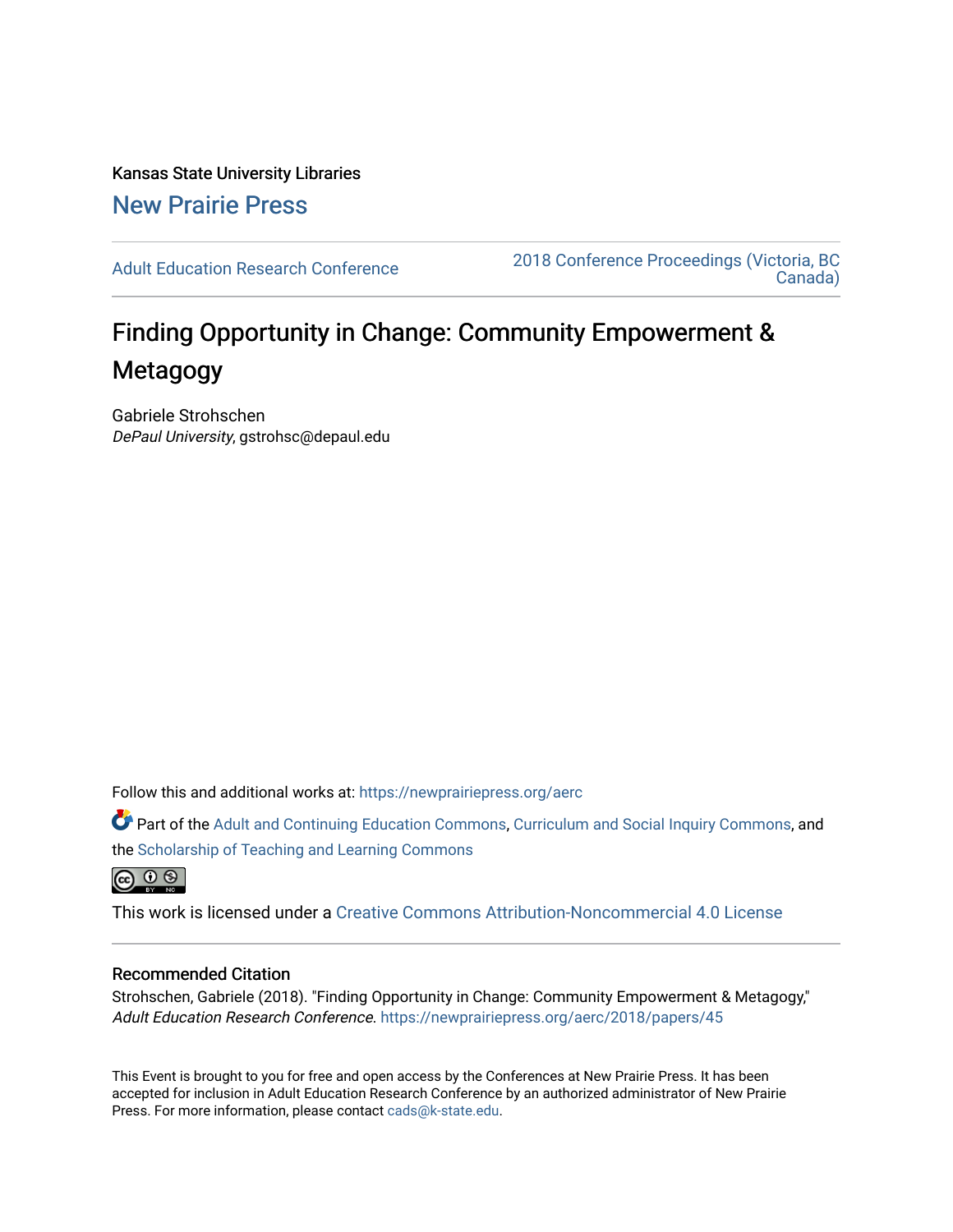# **Finding Opportunity in Change: Community Empowerment & Metagogy**

Gabriele Strohschen DePaul University

### **Introduction: Back to the Future**

At times, especially at those times when a society is in flux, confusion prevails and generally results in the retrenching of mindsets. Adult Education endeavors have been no exception to such communal psycho-socio behavior over the decades in the USA. Yet, DePaul University established a "new, experimental unit of study" to be called the "Experimental School of DePaul University, unless someone thinks of a more appropriate name" (Richardson, 1971). In 1972, DePaul University in Chicago trail-blazed an approach to education for adults in its undergraduate, and later its graduate educational offerings. The concept, initiated by Vincentian priest Fr. Richardson, was inspired by the Zeitgeist of the time, which opposed conventional banking education (Freire, 1970) and built upon the long-standing tradition of democratic ideals and critical reflection in education (Dewey, 1938). In the words of the Rev. John T. Richardson, the first objective of this school was:

To shape units and programs of study to meet the distinctive needs of particular groups of persons. This objective assumes that over and above the purposes now served by the University's various academic programs there are needs for specially tailored study which is different from existing programs and is subject to change that is as rapid as changes in the social, economic, and humanistic environment. In traditional academic programs the student is expected to develop predetermined competencies; in this unit the programs are expected to be formed to fit the competencies of a group of students' needs. (1971)

Hence, SNL was grounded in the emerging education philosophies, primarily the assessment of prior learning and competence-based education within student-designed curricula. A paradigm for educating adults, SNL survived under the leadership of its founders and early leaders. However, as higher education institutions sought economic survival in part by entering the arena of workforce development, conventional instructional approaches veered off those earlier innovations that combined the liberal arts with preparatory professional study. Conventional higher education approaches date back to the early 6<sup>th</sup> Century, and North American university programs are modeled after those of the cathedral schools and monasteries of the Middle Ages (Begley & Koterski, 2005). Today, few university degree programs offer alternatives to such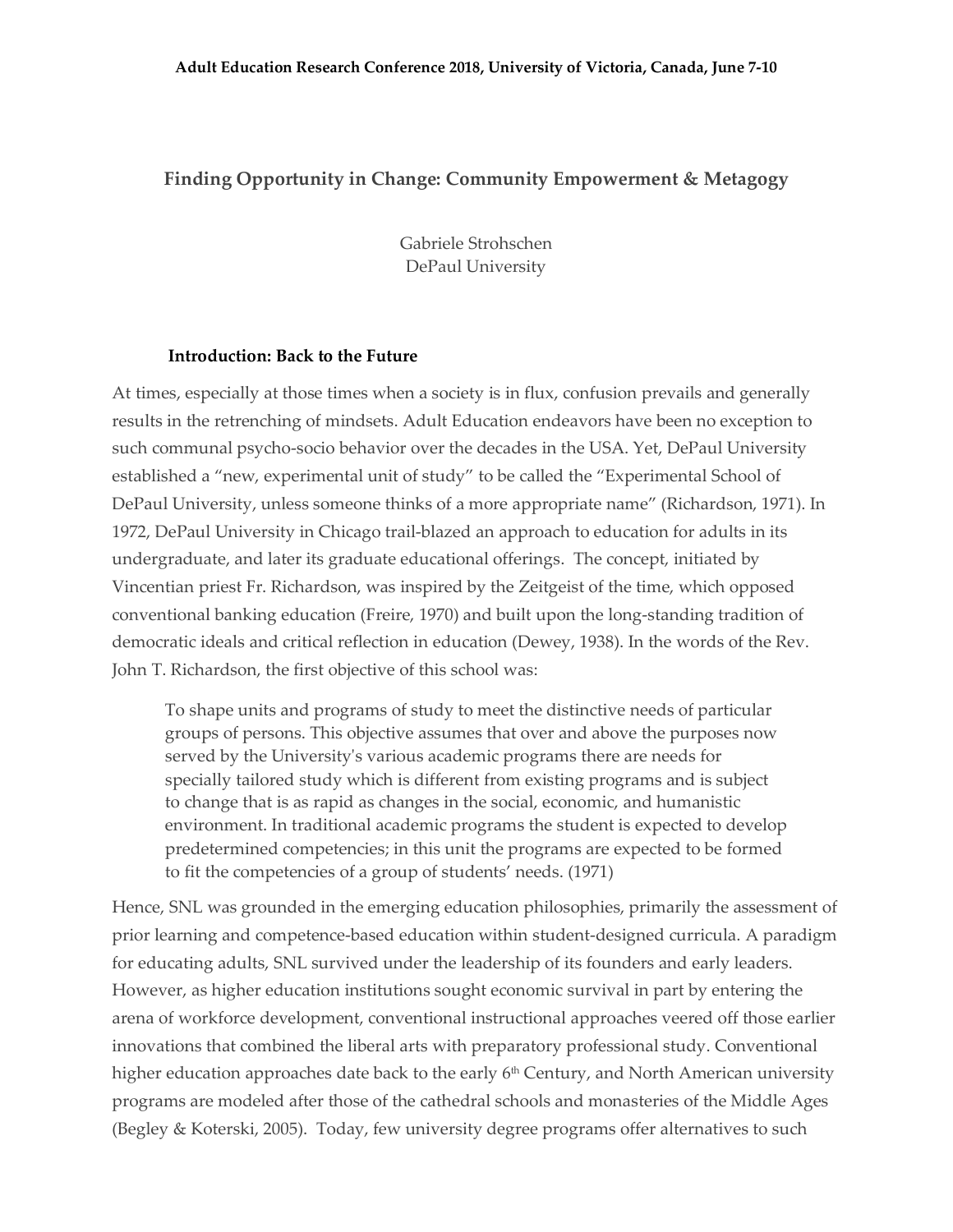traditions, even with curricula and delivery methods based on their interpretations of andragogy (Knowles 1970, 1980, 1977). Perhaps, universities risk non-accreditation were they to color too much outside of the lines of conventional ISD; and sticking to conventions in practices reverberates in the expectations of employers, students, and private and public funders. Yet, we forego the possibilities that are found in intercontinental/intercultural knowledge and practices of Adult Education. Although models for Universities of Applied Sciences (e.g., the German Fachhochschule) have existed all along, by and large the USAsian higher education industry perpetuated the conventions in development and delivery of education and training programs into the 21<sup>st</sup> Century. The emerging education philosophy of the visionary priest at DePaul University was not preserved over the decades, even at DePaul University, and eventually the resultant mission creep gave way to retrench education programming to the conventions of the academy.

### **Background on** *New Learning* **Design Elements**

# **SNL's Original Applied Studies Concept**

The original *new* learning approach had been primarily grounded in andragogy (Knowles, 1970) and experiential learning (Kolb, 1984). In this educat*ing* approach, a framework of knowledge and skill domains guided the development of personalized competence statements, of learning activities, and of learning products, aligned to the context of the individual student's focus area (*major*). There were no resident faculty; there were no pre-designed degree programs built by academics. There was a framework of competences that scaffolded personalized curriculum development. This framework reflected contemporary knowledge and skills, as deemed necessary by SMEs and adult students for their professional and personal development.

Adults were able to integrate their work and personal expertise and experiences with their academic studies, making their curricula relevant, practical, and motivating. In consultation and with iterative feedback from a Faculty Mentor and a Subject Matter Expert, students designed, implemented, and reflected on particular learning activities to achieve competency within the delineated competence framework, which was personalized in individual curricula. Emerging "professions" were often concretized by amalgamating study in a multi-disciplinary program.

Adult learners gained these competences, per individualized Learning Plans, in practice settings, which were current work sites or volunteer endeavors. Learning products were in evidence and assessed by SMEs, and adults provided such evidence after completion of learning activities, such as guided independent research; assessment of analyzed and reflected upon prior learning experiences; oral examinations; presentations in a variety of settings;

2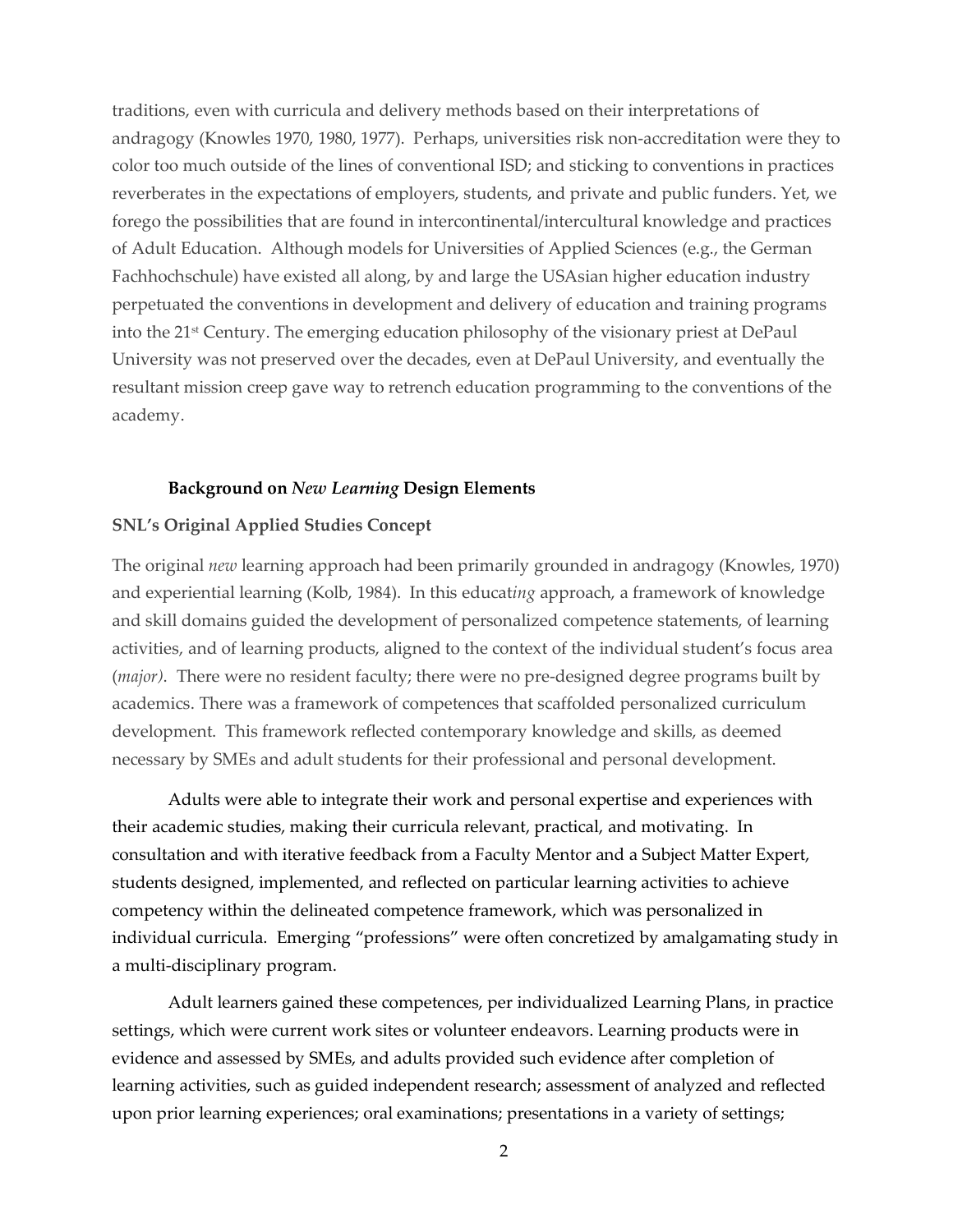community or work projects; and the occasional course taken at DePaul University or other institutions. At the same time, liberal learning complemented their applied study with group seminars and assessment and integration sessions, led collaboratively by students and facilitators.

Over the years, SNL's *new learning* approach at the undergraduate and graduate levels was successfully exported to institutions of higher education in Thailand, Kenya, Ireland, and China. The USA-based SNL competence-based undergraduate program, in the meantime, morphed into a version that replicated traditional pre-designed, group-based, and seat-timedelimited instruction. The once student-designed programs, which were quick to complete within a wide range of instructional delivery formats, now became convoluted and burdensome for all. Although it was the intent to scaffold adults' success grounded in SNL's approach to adult learning, these changes resulted in a retrenching to conventional programming and a layering of more academic advising and administrative processes. Marketing and recruitment efforts failed to attract students because of their inability to understand and explain the model, and increasingly adult students voted with their feet when the program design changes muddied the simplicity of the original experimental school structure that had met adult learners' needs with great agility, as the original experiment sought to offer.

At the moment, SNL is reinventing itself to serve adult and non-traditional students within the larger context of DePaul University's mission and education program offerings. It is within this background and milieu, that my action research illuminated opportunities for educating adult and non-traditional learners within a context of community empowerment and Metagogy.

### **Agile Education Praxes: Our Goal and How to Get There**

### **We do not teach subjects; we teach adults.**

Phenomenology and critical theory provide the structure for a praxis of adult education that has the goal of personal and community transformation. Such a praxis centers on the obligation to one's self (i.e., in roles of student and teacher) to engage in critical reflection and dialogue. Its educat*ing* processes elucidate how we would actually strengthen an ego-self were we to continue to use the language and thoughts of that which oppresses our transformation. Think of these processes as pivotal to averting a *banking model* of education, a term popularized by Freire (1970) that critiques conventional education systems and approaches.

In his landmark contribution to the field of adult education, Sherman Stanage (1987) made clear that the subject of adult education is the leading forth of capacities of adults. He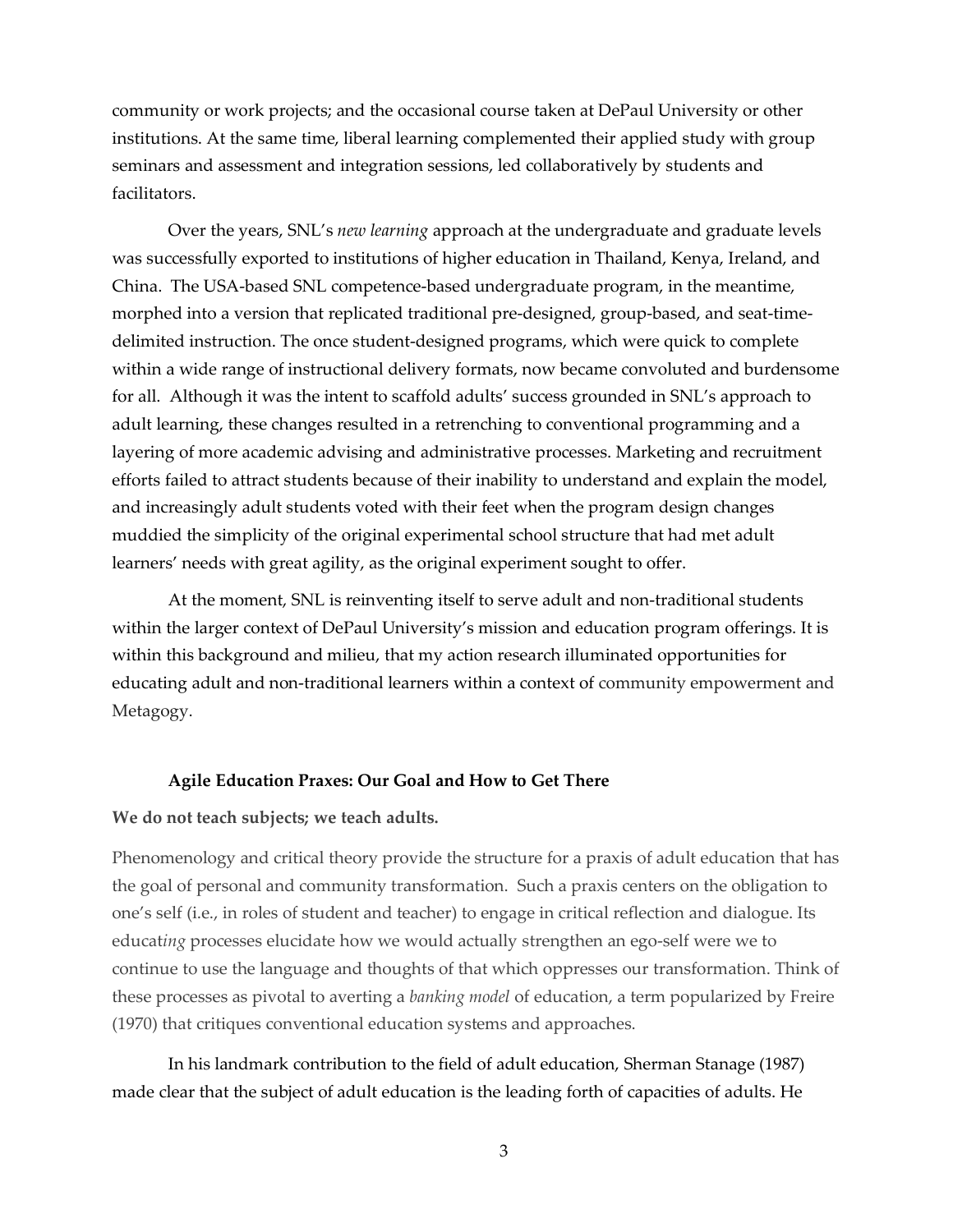applied principles of constitutive phenomenology to the process of *eduction of person* through "feeling, experiencing, and consciousing" (1987, p. 328), depicted below:

# **PERSON**

**Consciousing……………. Experiencing……………. Feeling……………………**



Fig. 1. Model of Person. Graphically adapted by Strohschen.

Stanage's adult *eduction* is to answer the questions: Who Am I; What Can I Know; What Should I Do; and What May I Hope. Based on principles of constitutive phenomenology, the recurrent examination of feelings, experiencings, and consciousings creates our personhood, within the context of dialogue. It aims at becoming aware of the states of one's own and others' essential perceptions of realities, *each time at one moment in one given context.* This concept of educating adults does not call for facilitating transformation; it calls for supporting agile agency in recurring and continuing being and becoming. Surely, a high level of self-awareness and emotional intelligence functions emancipatorily; and person ought to be a precursor to leading others toward emancipation. Education programs ought to aim at having adults arrive at such self-awareness, with the educator leading forth in midwife fashion such becoming, or, in Stanage's concept, *educing person*. Clarity about one's and others' values, views, and realities is essential to engaging in rigorous question-posing to find solutions together and move toward personal and community transformation. Our praxes ought to guide us toward such clarity.

# **Critical Reflection and Commonalities on Praxes**

Stanage's concepts undergird Blended Shore Education. Started in 2006, a three-year international-intercultural action research study with 32 adult education practitioners from 20 countries in five continents crystallized universal values and practices in educating adults in a great variety of settings and socio-cultural environs (Strohschen, 2009). In the resultant Blended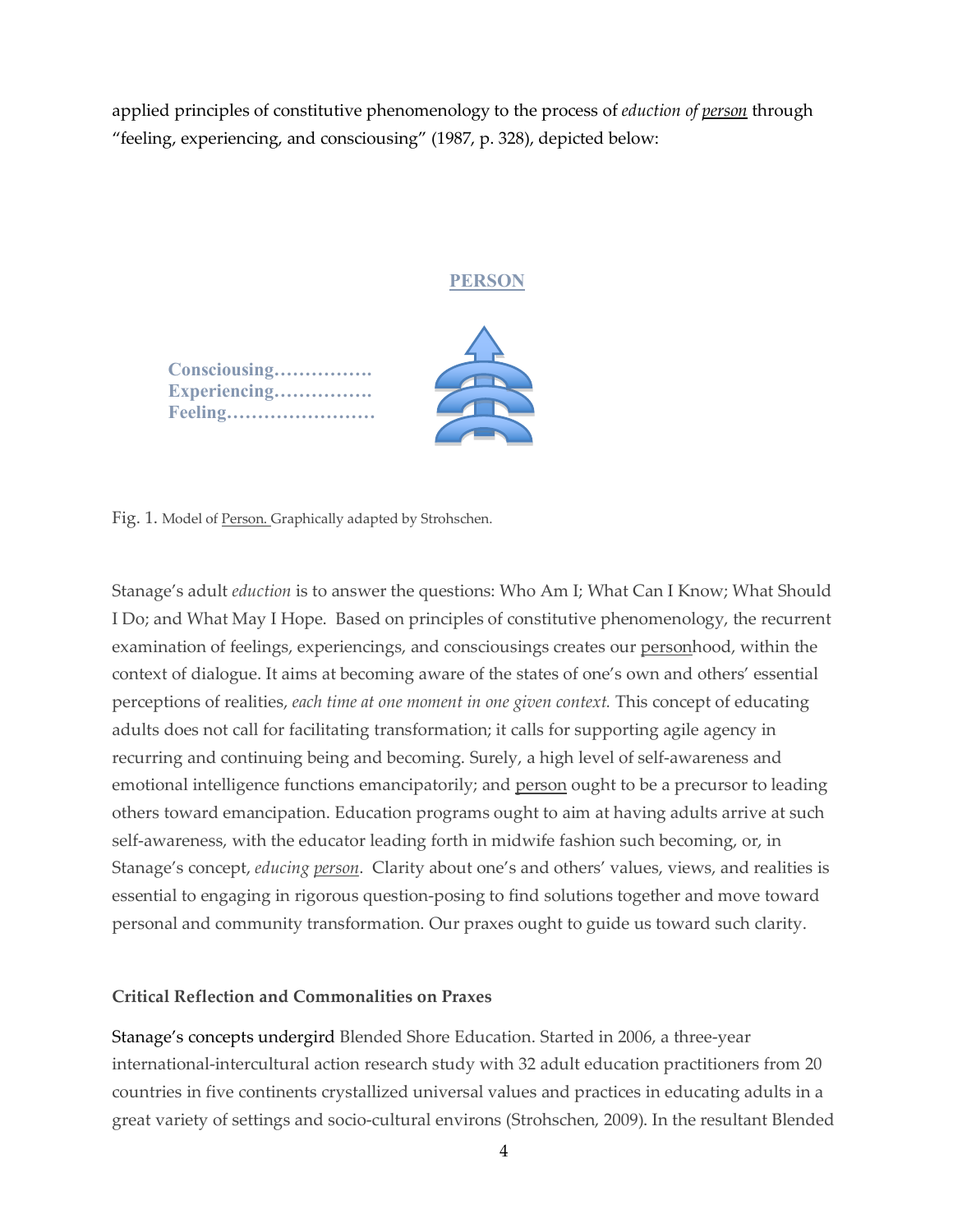Shore Education (BSE) approach, essential values and principles are grounded in the rich narratives, which show patterns of common values and universals amongst our praxes. As Gergen (2009, p. ix) pointed out, "As we confront the future of our professional endeavors, we tend to rely with confidence on longstanding and widely honored assumptions about the world and ourselves." BSE, on the other hand, offers up thematic constructs for deep analysis of their underlying paradigmatic assumptions (Brookfield, 1995). In that, the BSE approach asks practitioners to critically examine vantage points before designing education programs. It then asks us to draw from many education perspectives within a *both-and* mindset (Strohschen, 2009) to develop and delivery educational offerings.

| THUMANU CONSU UUS            | Concepts                                        |
|------------------------------|-------------------------------------------------|
| Development                  | Hegemony/Neutrality/Intentions                  |
| <b>Standards</b>             | Professionalization/Collaboration/Certification |
| Lifelong Learning/Education  | History/Constructs/Critical Inquiry             |
| Spirituality/Spirit-fullness | Indigenous Wisdoms/Interdependence              |

**Thematic Constructs Concepts**

**Four Pillars: Concepts for Critical (re)Consideration of Assumptions and Values**

(Strohschen, 2009, p. 20)

BSE provided evidence that thematic constructs are shared across continents and cultures in our field. The BSE approach suggests that radical reflection by educationists is essential to authentic and critical discourse in our field, as the authors in the book's chapters espouse; i.e., the sort of analysis that examines the fundamental, essential nature of something (Stanage,1987).

Yes, critical reflection approaches in delivery of education programs have been primarily based on Mezirow's transformational learning theory (1981; 1991). His tenets center on exploration of one's world view through examined experience, critical reflection, and rational dialogue that leads to revisiting one's worldview and changing one's meaning perspectives and schemes. Baumgartner (2001) and Taylor (1998) thoroughly examined such theories of transformative learning, and they did broaden the discourse on critical reflection.

Beyond that, however, the sort of critical reflection needed to be pivotal to a contemporary and future praxis intends to engage us in radical thinking to deconstruct prevailing paradigmatic assumptions and values, leading to transformation of self and society by means of a new direction in the goals and processes of education we then co-construct.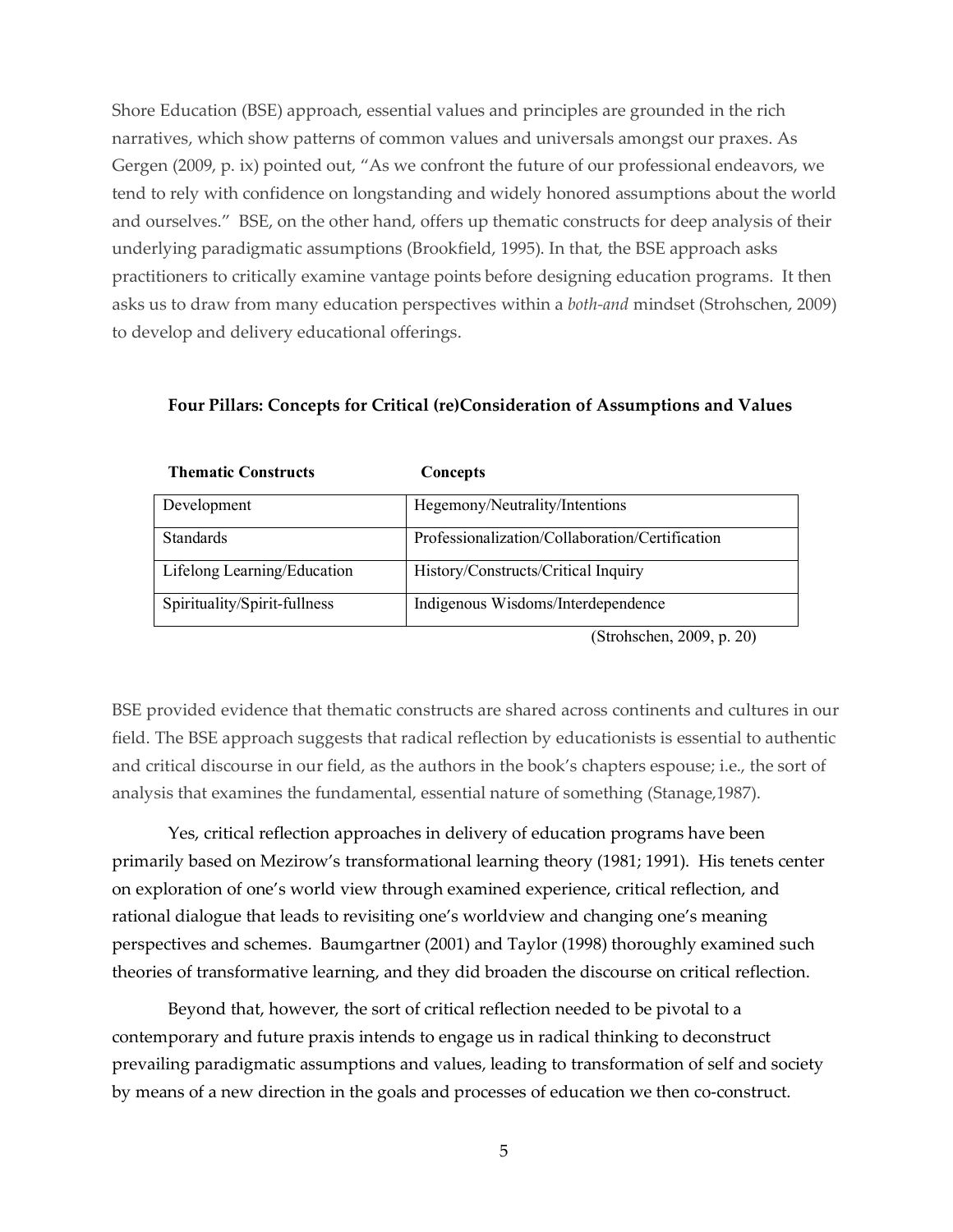Considerations brought to the field by philosopher Stanage (1987), a far-sighted educator, centered the essential purpose of Adult Education on what he termed the *eduction* of adults, which makes sense when we consider the meaning of the Latin root word, educere (i.e., 'lead out', from e- (a variant of  $ex$ -) 'out' + ducere 'to lead'). With that, critical reflection is deeply rooted in phenomenology and the tenets for Adult Education put forth by Stanage. The analysis of worldwide education praxes (Strohschen, 2009) from which emerged the BSE concept are grounded in those tenets and in Freire's liberatory education. Amalgamating these tenets, theories, and findings of my BSE action research, I also pulled out methods I had collected in my rucksack during a few decades of community organizing work in Chicago prior to entering academia full-time.

# **Community Connexxions: Innovations through Collaboration Building**

Therefore, in 2012, I initiated a series of pilot projects for competence-based education design and delivery for adult and non-traditional adults by creating a loosely-knit group of leaders in the public, faith-based, and business sector in Chicago; artists; veterans; and DPU students. The collective became known as *Community Connexxions*. We created community-based learning projects focused on mutual capacity-building by means of art, performances, education seminars, and entrepreneurial activities. The following exemplify how we planned and implemented the "courses" for credit-bearing projects. Each project addressed multiple competences and allowed for individual work in different "subjects," for example:

- **2016 Food for the Soul** and **How Our Poetry Educates** (HOPE): Students engaged with community residents in planning performances at the Fifth City Stage; coordinated PR and marketing activities; and filmed and edited videos of the event.
- **2014 Emancipation Celebration: From Canboulay to Juneteenth:** Students and parents of Spencer Academy, the Sankofa Cultural Arts & Business Center, the West Side Historical Preservation Society, several West Side artists, and SNL students planned and implemented educational activities on the theme during 12 weekly sessions. Students studied and practiced drumming, singing, dancing and, poetry performances. Conducted at the elementary school, the project culminated in participation of the elementary school students in the Annual Juneteenth Parade on the West Side – Chicago Avenue.
- **2013 Walking the Walk**: In an education project on the early work of Dr. Martin Luther King, Jr. on Chicago's West Side, Michele Clark STEM High School students worked with SNL students, senior residents, and veterans to document the genesis of the civil rights movement. A community forum on the theme of social change with panelists included International Civil Rights Activist Don Mullan and local elected officials and activists. A Living Museum with artwork by the youth, a photo journal, and a video documentary were produced by students.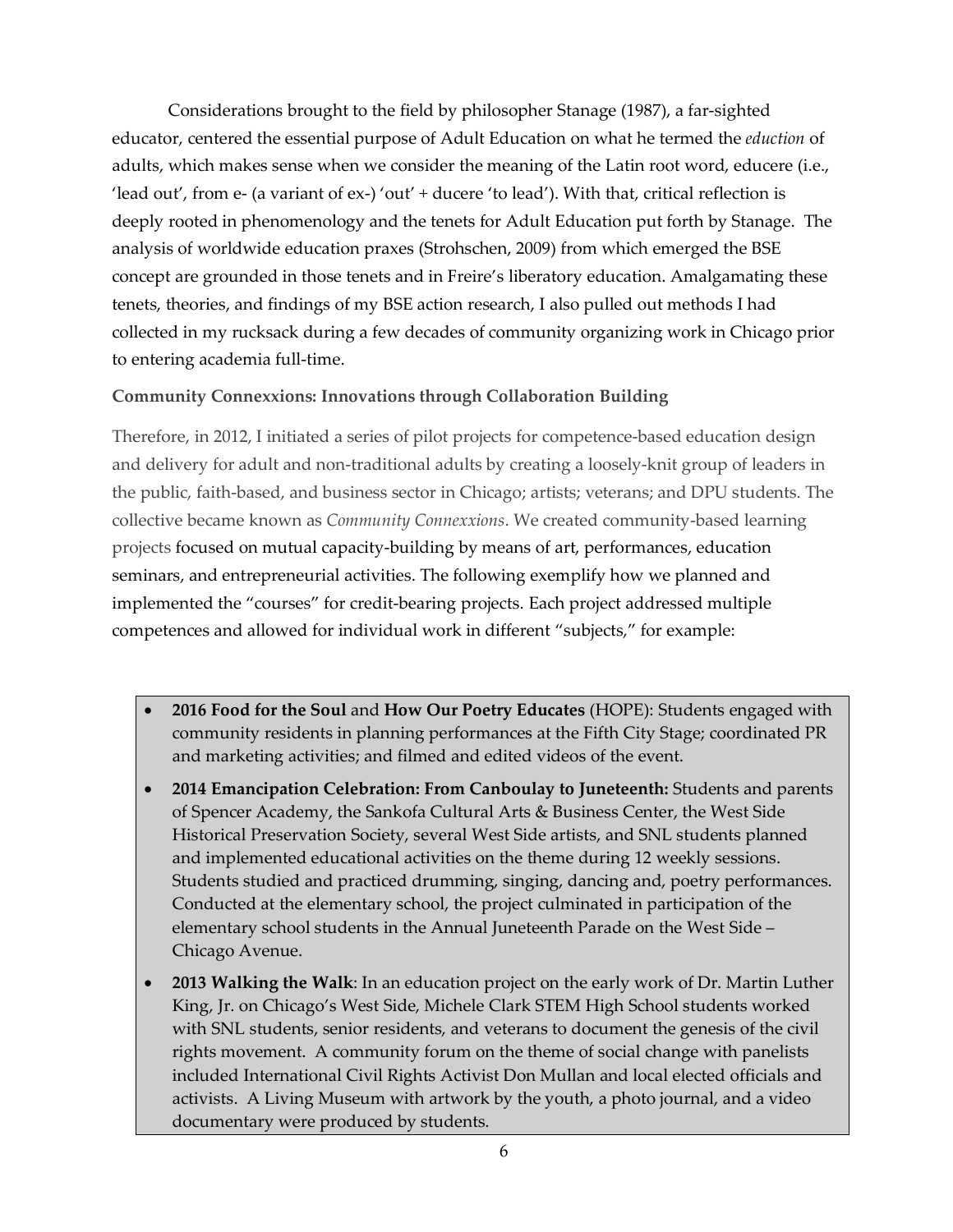The SNL competence framework for applied study gave us the flexibility to go far beyond service learning practices in Higher Education in developing and implementing education programs for DePaul University students. CC's educational offerings were developed collaboratively with stakeholders as well as students and teachers. In these projects we ultimately generated authentic partnerships within disenfranchised neighborhoods to create the context for empowerment, to strengthen relationships within and across communities, and to build trust across typically unlikely partners. With the social and civic engagement *by* all participants, intentional and incidental learning *for* all participants brought to light the varying world views and realities and shed light on assumptions. This crucial first step to authentic dialogue across ~ims happened in these rather unconventional "education" settings.

### **Learning - Teaching Spectrum Approach**:

|            |            |            | <b>CT</b>  | <b>CT</b>  |
|------------|------------|------------|------------|------------|
|            |            | CT         | AF         | AF         |
| CT         | <b>CT</b>  | AF         | <b>ASP</b> | ASP        |
|            | <b>PCA</b> | <b>ASP</b> | <b>APM</b> | <b>APM</b> |
| <b>PDT</b> | <b>PDT</b> | <b>APM</b> | <b>PCA</b> | <b>PCA</b> |
|            |            | C          | C          | C          |
|            |            |            | <b>AL</b>  | AL         |

| Pedagogue – Directive Teaching, Critical Analyzing        |
|-----------------------------------------------------------|
| (PDT, PCA)                                                |
| Andragogue – Facilitating Learning, Strategic Partnering, |
| Process Managing (AF, ASP, APM)                           |
| Cybergogue – Using technology as catalyst in mediating    |
| instruction (CT)                                          |
| Coach – Guiding learner to reflect on experience (C)      |
| Adaptive Leader – Strengthening decision-making and       |
| emotional intelligence (AL)                               |

# **Relationship: Directive <> Collaborative <> Independent <> Interdependent**

The Metagogy approach to designing and delivering instruction *by, with, and for* stakeholders moves back and forth a spectrum of relationships and corresponding approaches, depending on the context. An UBUNTU-informed mindset (Gade, 2011*;* Ramose, 2003) to Adult Education integrates multi-faceted community-based learning projects, events, and academic activities in design and in the context and content of instructing. In the experimental approaches of leading adults, the roles of teachers, learners, and community members became redefined through this combined action research in 2009 and the Community Connexxions community projects with the resultant Metagogy Project (2016).

# **Finding Opportunity in Change: Community Empowerment & Metagogy**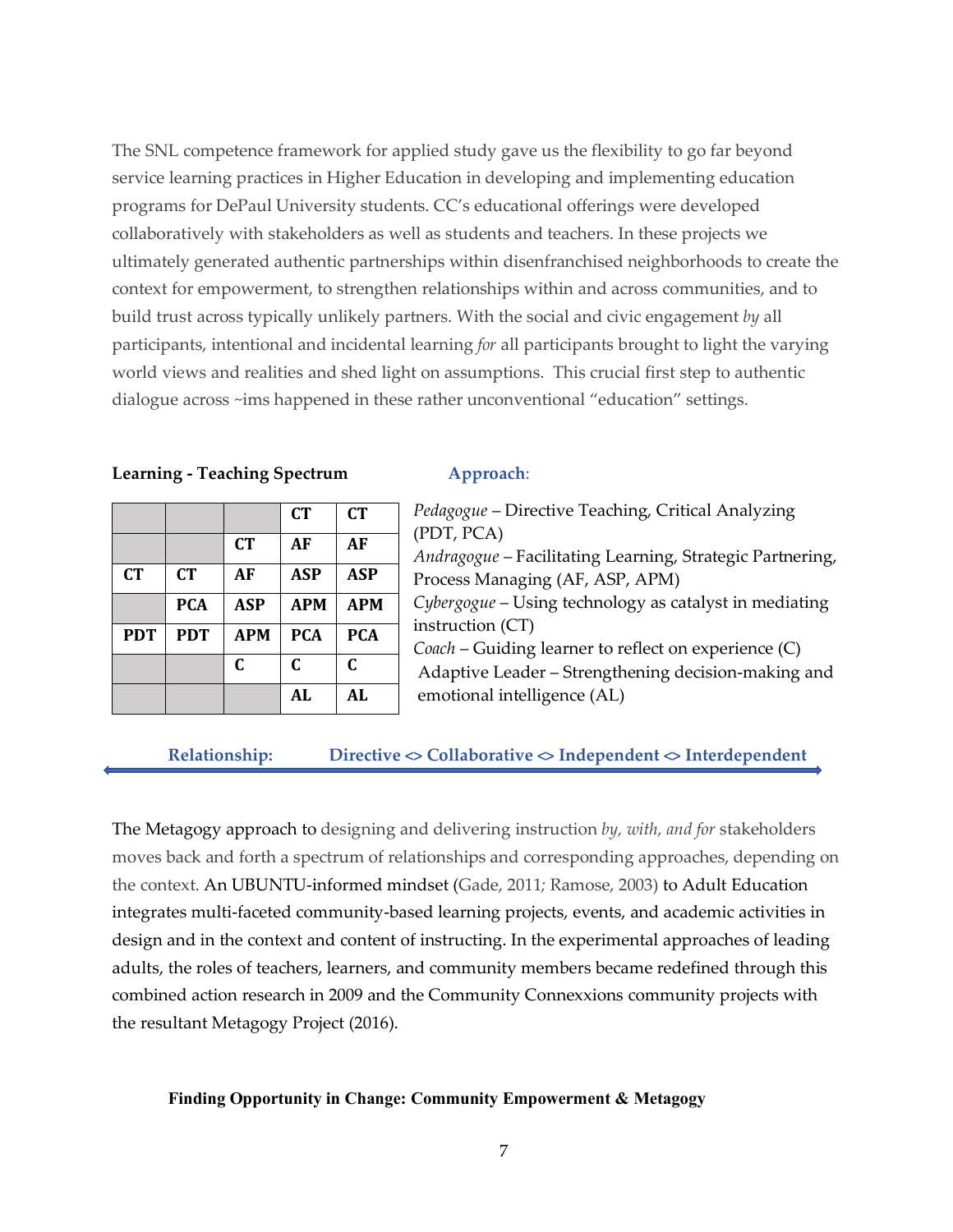The Reverend Richardson suggested, "To give new impetus and a new organization though which DePaul can continue to fulfill its distinctive and traditional role of offering opportunities of study to persons who otherwise would not be able to realize certain career and personal goals." (1971). As a graduate program faculty mentor in this  $21<sup>st</sup>$  Century, I have had the opportunity to experiment with new directions in teaching and learning within the context of the Vincentian mission of social engagement at DePaul University. I expanded on SNL's holistic and experimental approaches to educating through collaborations with our City's stakeholders. This praxis steered clear of an *either – or* attitude in designing content and delivering instruction.

Co-designed learning activities *by, with, and for* students, teachers, and community members were based on jointly identified needs with aligned solutions. Hence, all educational offerings, within this approach moved away from "we build it – we hope they come" tactics. We embraced a variety of strategies, methods, and techniques in educating that were informed by many a ~gogy and education philosophy, so long as they aligned to the learning tasks at hand. With that, this collaboration among players in the vast field of adult education could move about at different paces and in different directions, while connected at particular intersections and reaching individual competences appropriate in contemporary, inter-cultural, inter-continental, and inter-sector adult education. Ultimately, the Community Connexxions' civic and social engagement projects institutionalized authentic, real-life experiences as teaching and assessment strategies, relevant to and accepted by the learners, the university, and the community stakeholders.

#### **References**

- Baumgartner, L. M. (2001). An update on transformational learning. New Directions
- for Adult and Continuing Education, 89, 15-24. Retrieved December 15, 2014 from http://www.esd.edu/~knorum/learningpapers/transform.htm.
- Begley, R. B., & Koterski, S.J. (2005). Medieval education. New York, N.Y.: Fordham University Press.
- Brookfield, S. (1995). *Becoming a critically reflective teacher*. Hoboken, NJ: Jossey-Bass
- Dewey, J. (1938). *Experience and education*. New York: Collier Books
- Freire, P. (1995). *Pedagogy of hope. Reliving Pedagogy of the Oppressed*, New York: Continuum.
- Gade, C. B. N. (2011). *"The Historical Development of the Written Discourses on Ubuntu"* (PDF). South African Journal of Philosophy. 30*(3)*: 303–329.

Gergen, K.J. (2001). Social constructionism in context. London: Sage Publishing

Jarvis, P. (1987). *Adult Learning in the Social Context*, London: Croom Helm.